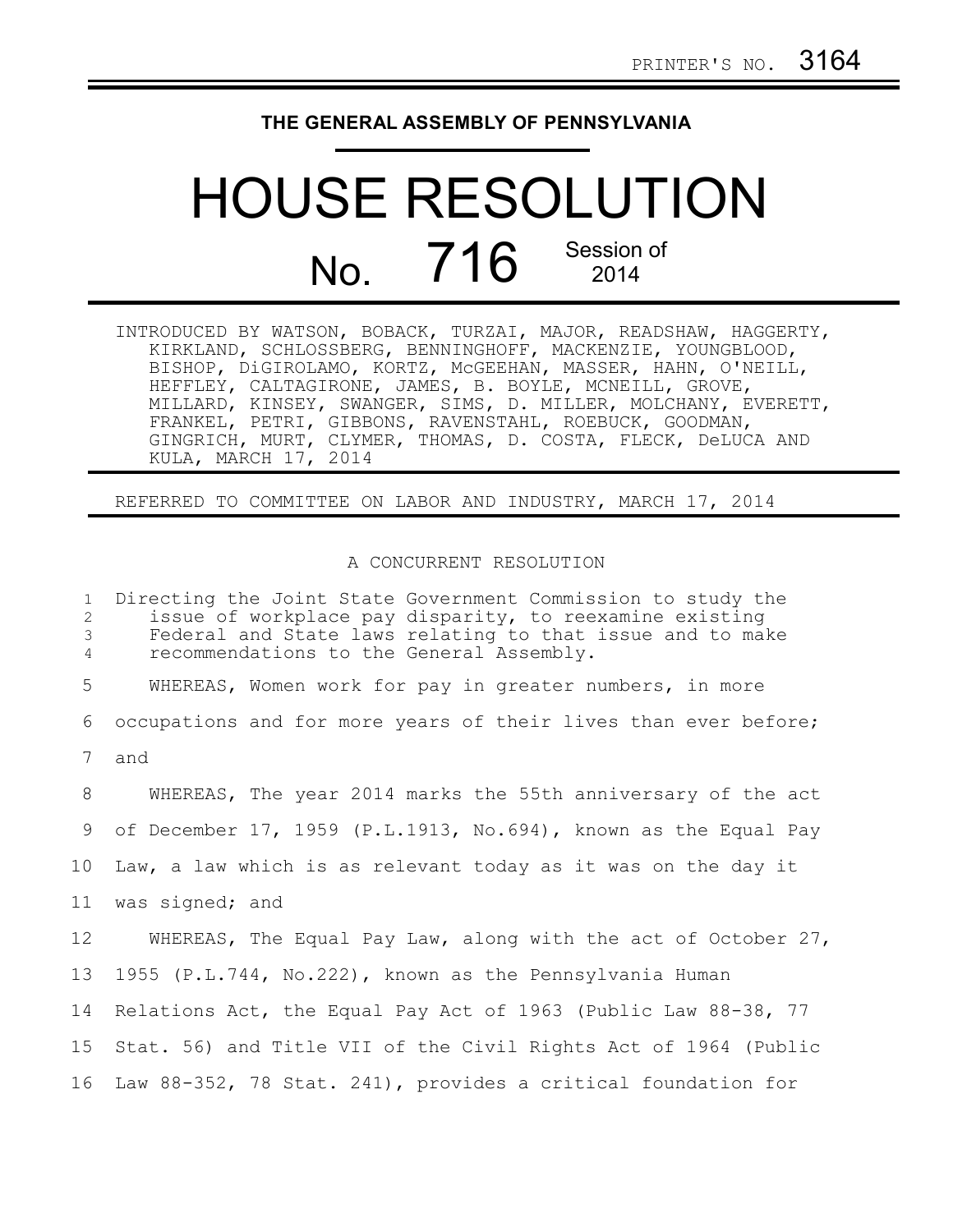women seeking greater opportunities in the workplace and compensation without wage discrimination; and 1 2

WHEREAS, Legislative efforts are currently under way at the Federal level which call for enhanced enforcement of equal pay laws as well as additional policy initiatives and improved training for government agencies charged with enforcing equal pay requirements under the law; and 3 4 5 6 7

WHEREAS, A 1994 survey conducted by the United States Department of Labor, Women's Bureau, found that improving pay and benefits was one of working women's three main priorities for change, along with balancing work and family; and WHEREAS, Gaining respect and opportunity on the job and the issue of equal pay continue to resonate among women; and WHEREAS, Women's share of the labor force is now greater than their male counterparts for January 2010 with 64.2 million female payroll employees and 63.4 million male payroll employees according to the United States Department of Labor; and WHEREAS, The effects of wage disparity follow women throughout their lives, as pension and Social Security benefits are based on pay earned while working; and WHEREAS, Pay disparities depress the wages of working families who rely on the wages of all members of the family to make ends meet, prevent maximum utilization of available labor resources and violate the longstanding public policy of the Commonwealth against wage discrimination; and WHEREAS, According to the 2012 Census Bureau data, women Statewide average 76¢ for every \$1 paid to men; and WHEREAS, A recent study by the American Association of University Women found that among people hired in their first year after college, women in 2009 were paid 82¢ for every \$1 20140HR0716PN3164 - 2 -8 9 10 11 12 13 14 15 16 17 18 19 20 21 22 23 24 25 26 27 28 29 30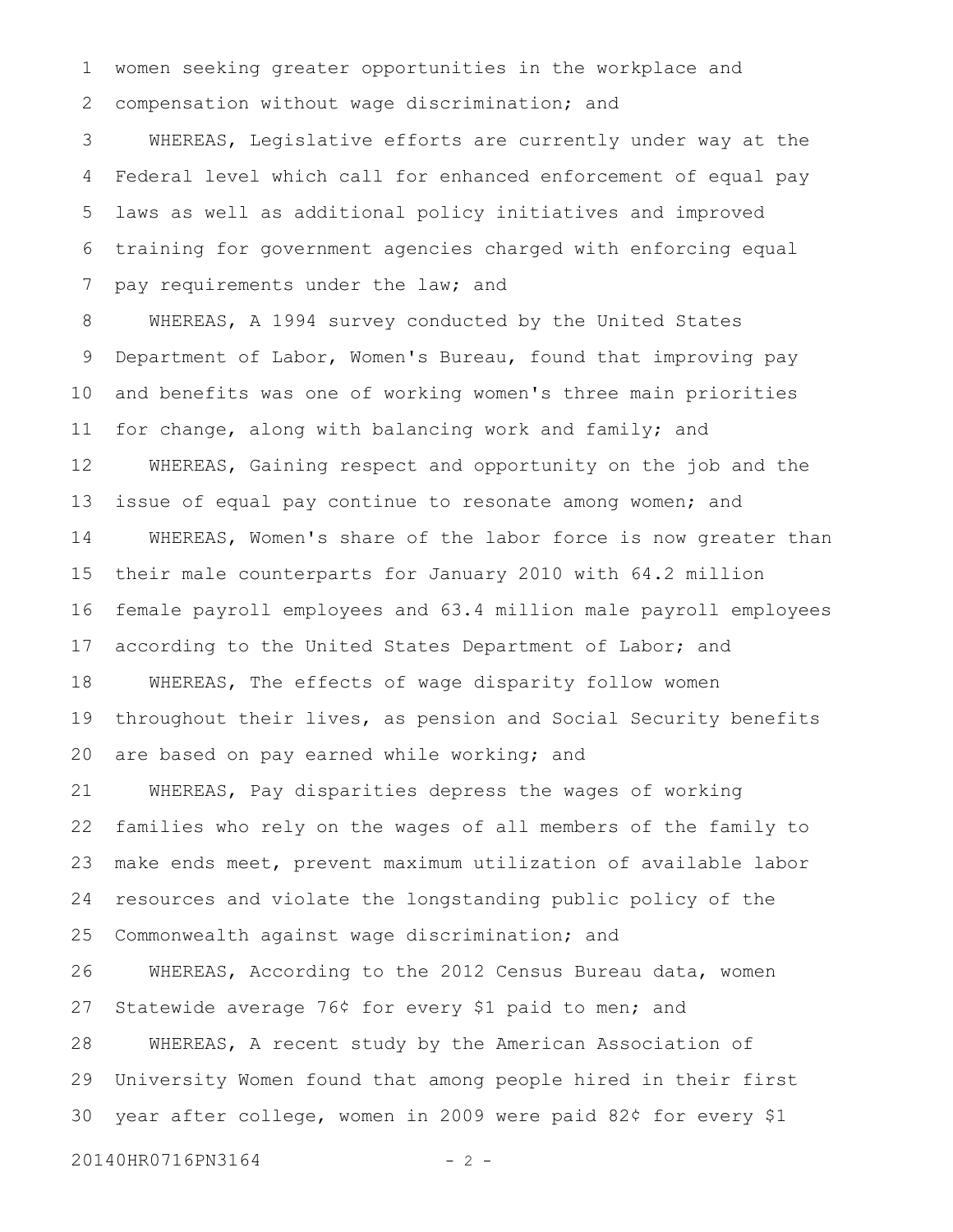paid to men; and 1

WHEREAS, According to the National Committee on Pay Equity, women's earnings were 76.5% of men's in 2012, compared to 77% in 2011; and 2 3 4

WHEREAS, Nationwide, men's median earnings in 2012 were \$49,398 and women's were \$37,791, a difference of \$11,607; and WHEREAS, In Pennsylvania in 2012, the median pay for a woman working full time, year round, was \$37,414 per year, while the median yearly pay for a man was \$49,330, a yearly gap of \$11,916 between full-time working men and full-time working women in this Commonwealth; and 5 6 7 8 9 10 11

WHEREAS, There is a need for a comprehensive reexamination of the role of Federal and State laws in deterring workplace wage discrimination; therefore be it 12 13 14

RESOLVED (the Senate concurring), That the General Assembly direct the Joint State Government Commission to study workplace pay disparity in this Commonwealth; and be it further RESOLVED, That the area of review include a study of the Equal Pay Law, the Pennsylvania Human Relations Act, the Equal Pay Act of 1963 and Title VII of the Civil Rights Act of 1964 to determine their effectiveness in deterring wage disparity in the workplace; a review of current Federal and State law to determine if additional policy initiatives, outreach programs or legislation is needed to ensure equal pay in this Commonwealth; a review of current training and funding mechanisms to determine if government agencies have the tools and resources they need to identify and pursue equal pay violations; and a study of Federal policy initiatives addressing wage disparity as they may apply to this Commonwealth; and be it further 15 16 17 18 19 20 21 22 23 24 25 26 27 28 29

RESOLVED, That the Joint State Government Commission report 30

20140HR0716PN3164 - 3 -